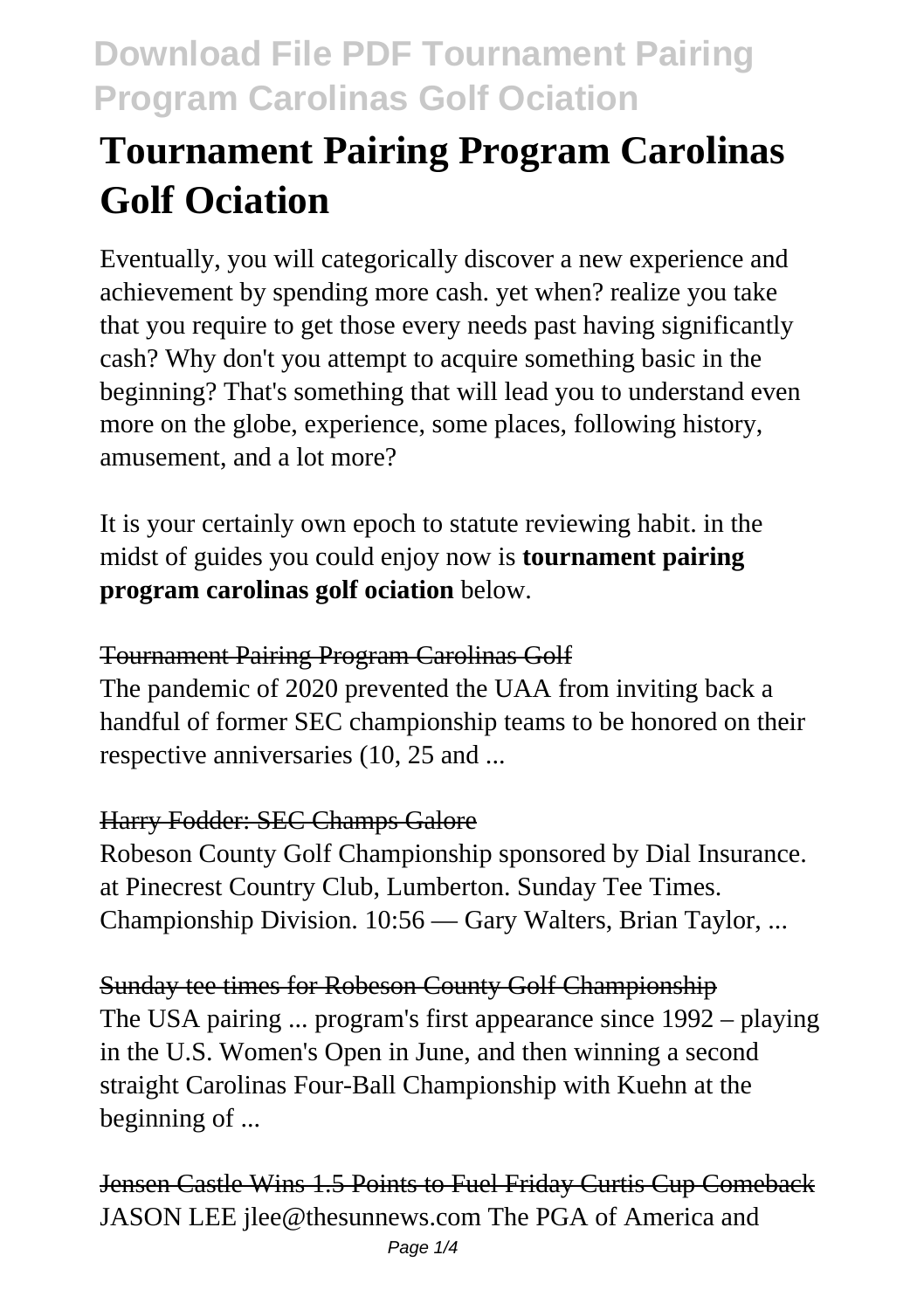United States Golf Association have for the past few years endorsed a program called ... nowhere else in South Carolina. Elliott wants to ...

#### On Grand Strand Golf: Eagle Nest Golf Club will become longest course in state

Coastal Georgia positioned itself in striking position of the lead over the first two rounds of its annual fall invitational, but the Mariner men melted over the final 18 holes ...

### UPSTREAM SWIM: Tough final round sink Mariner men to fourth in home invitational

It's been a busy and successful week for the most prominent of the Minnesota Gophers non-revenue fall sports. A big sweep out west for the Gopher volleyball team, the Gopher soccerr team still has not ...

### Minnesota Gophers: Non-Rev Review—Volleyball bounces back and Soccer stays undefeated

FERRUM—A record-setting, fourth-quarter performance by Dominique Harper Sunday guided Ferrum College's field hockey team to an 8-0, non-conference, shut-out triumph over Meredith (N.C.) College at W.B ...

#### Harper establishes program record in triumph

Ranked 14th in the ITA Doubles Preseason poll, the pair of Ivanov and Giavara is in a field of 32 for the All-American, which is scheduled for Oct. 4-10 in Charleston, South Carolina. The ITA ...

#### Bears Named To ITA All-American Championships

Coastal Carolina is ranked No. 22 in the preseason this year, are not alone in the AP Top 25 with Louisiana-Lafayette right behind them at No. 23. It's the first time the league has had a pair of ...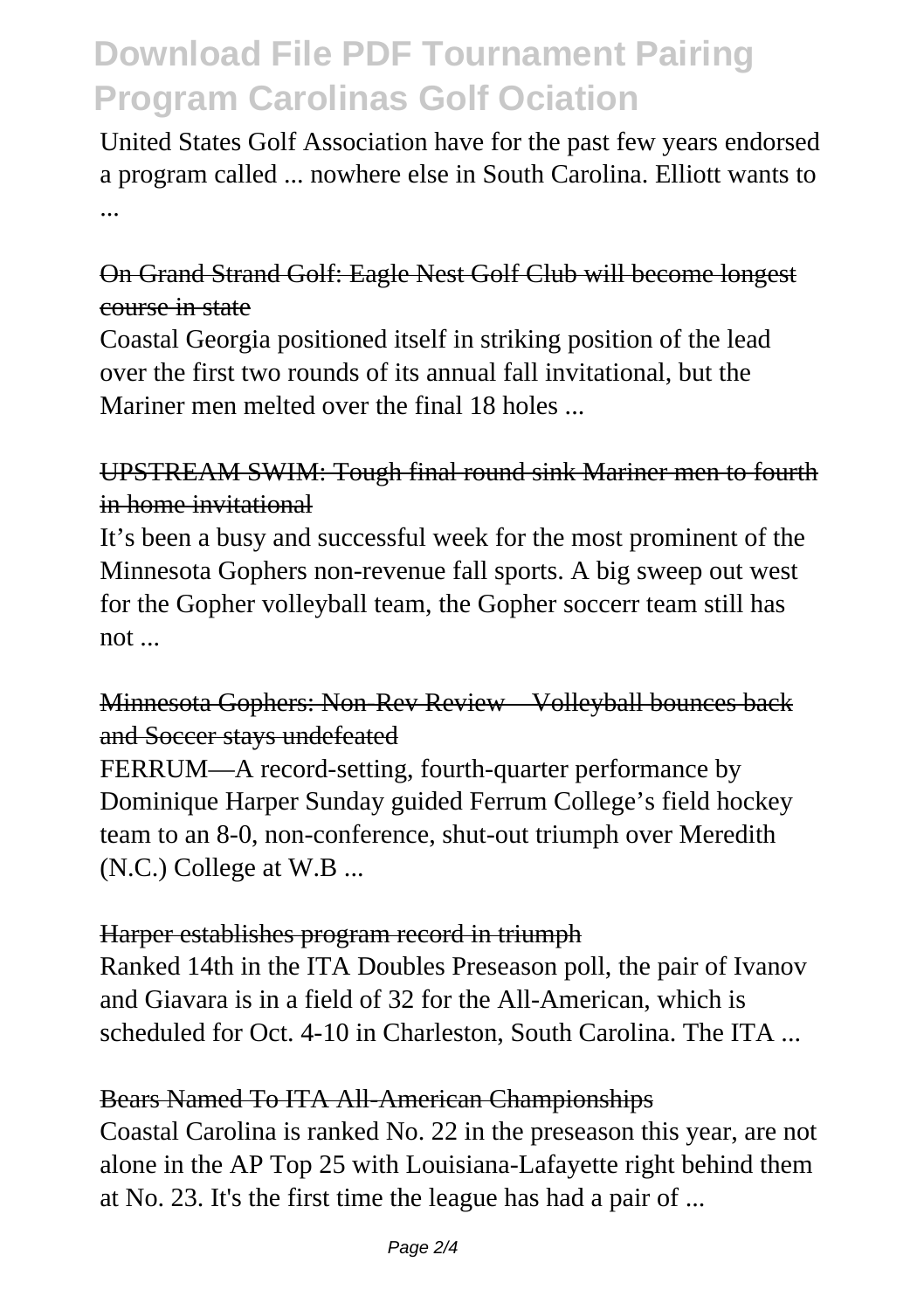AAC moves into rebuild-mode as Sun Belt sees opportunity The junior sandwiched a career-low round of 68 (4-under) during the second round between a pair of 69's to finish the weekend at 10-under, 206, the second-lowest 54-hole total in program history.

#### Delavallade Named B1G Women's Golfer of the Week

8—Harrison recently inducted a pair of star-studded classes into ... a member of two boys state championship golf teams who competed in two U.S. Amateur championships while attending South Carolina.

#### Harrison inducts two classes into athletic hall of fame

COLUMBIA, S.C. — Nicole Kozlova scored in the 20th minute to give the Virginia Tech women's soccer team a 1-0 win over No. 12 South Carolina ... in the 2018 NCAA tournament.

In the region: Virginia Tech women upset No. 12 South Carolina The Bulldogs return Second Team All-American Drew Timme (19.0 ppg, 7.0 rpg), plus a pair ... program history, as part of an impressive run that started with the program's first-ever NCAA ...

#### 11 can't-miss men's college basketball non-conference matchups to circle this fall

While the College Football Playoff is still a four-team tournament for the foreseeable ... in one of these four theoretical first-round pairings, this is probably the one that would get the ...

#### Projecting a Hypothetical 12-Team College Football Playoff for 2021-22 Season

Featuring Notre Dame, Auburn, Maryland, South Carolina and more ... Priced at \$120 a pair, you can shop the Under Armour college collection below and at Fanatics. Fighting Irish Under Armour ...